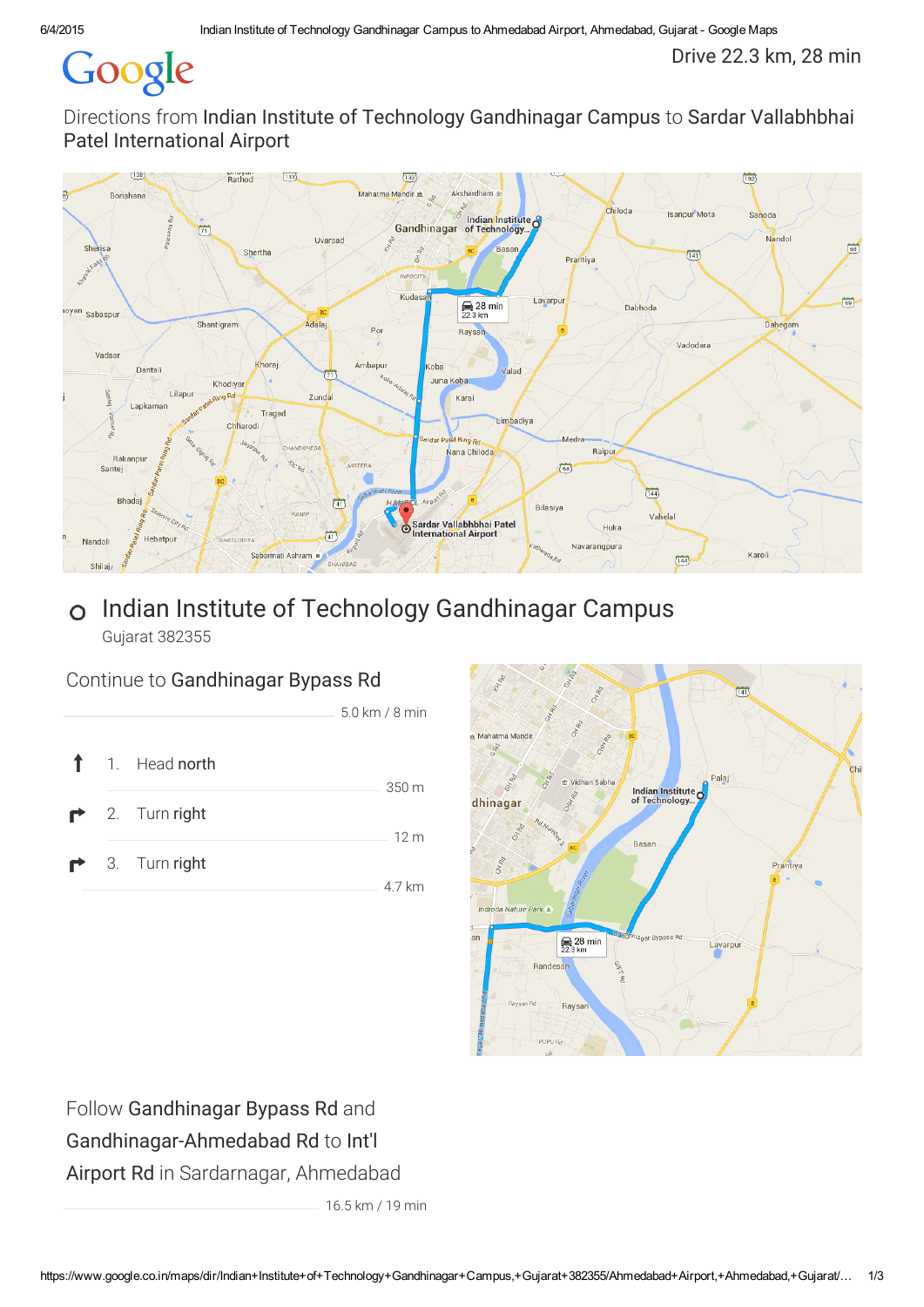





## Sardar Vallabhbhai Patel International Airport

Ahmedabad, Gujarat 380003

These directions are for planning purposes only. You may find that construction